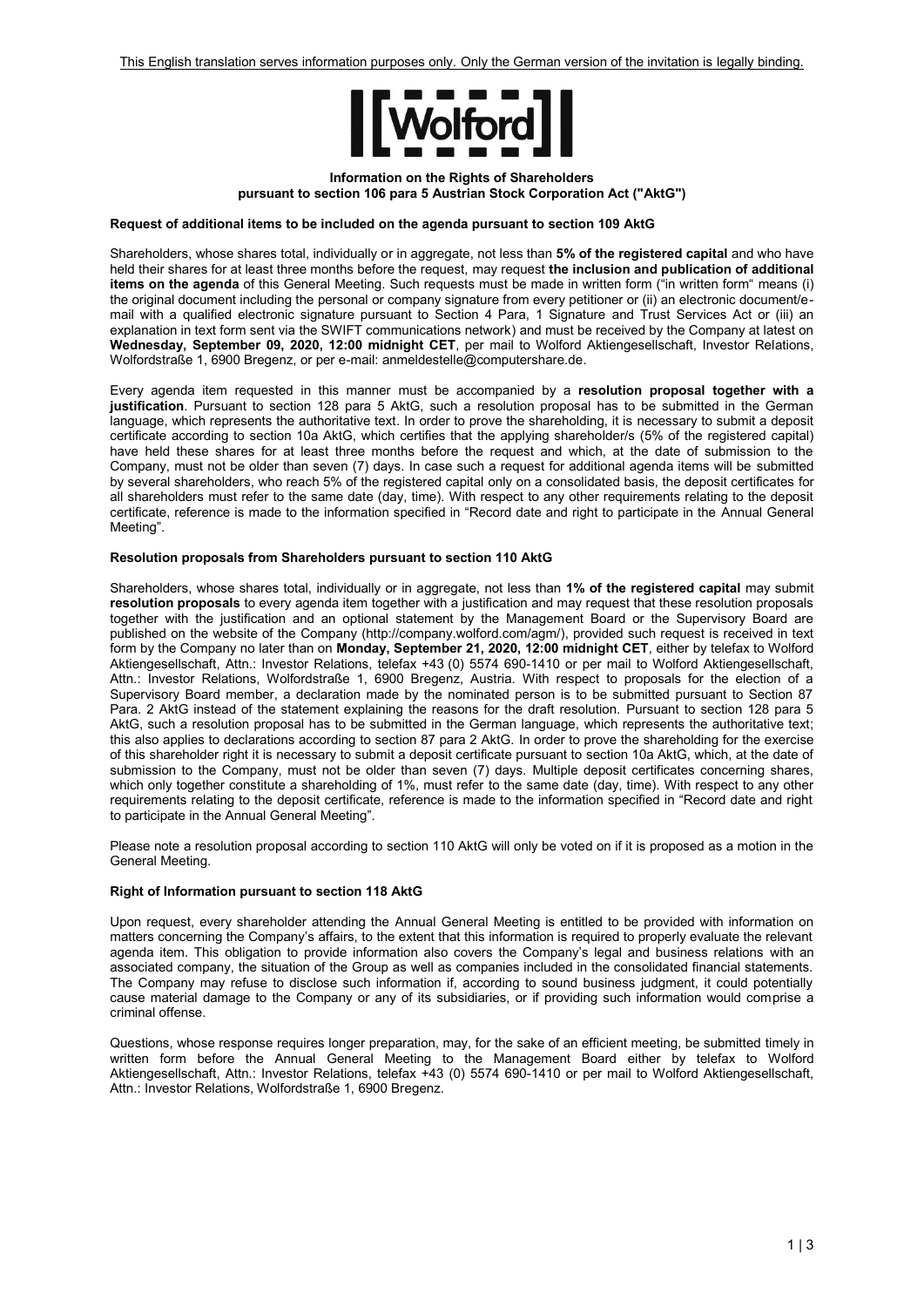#### **Information regarding the shareholder right to propose resolutions in the General Meeting pursuant to section 119 AktG**

Every shareholder has the right to propose resolutions on any agenda item in the course of the General Meeting; these resolutions do not require formal announcement. This right is subject to the proof of the right to participate as specified in the invitation.

#### **Record date and right to participate in the Annual General Meeting**

The right to participate in the Annual General Meeting and to exercise voting rights and all other shareholder rights, which may be exercised in the Annual General Meeting, are subject to the shareholdings held on the **Record Date**, i.e., **Sunday, September 20, 2020, 12:00 midnight CET**.

Participation in the Annual General Meeting is limited to people who are in possession of shares on the record date and supply proof of such to the Company.

To evidence the shareholding on the Record Date, shareholders have to submit a **deposit certificate** pursuant to section 10a AktG (see also "Deposit certificate pursuant to section 10a AktG" below) in text form, which must be received by the Company no later than **Friday, September 25, 2020, 12:00 midnight CET**, solely at one of the following addresses:

(i) for transmitting the deposit certificate in written form

- By e-mail: [anmeldestelle@computershare.de](mailto:anmeldestelle@computershare.de) The deposit certificate must be attached as an electronic document as a PDF file with a qualified electronjc signature. By mail: Wolford AG, c/o Computershare Deutschland GmbH Elsenheimerstrasse 61 80687 Munich
- By SWIFT: COMRGB2L (Message Type 598) The text must include the following: ISIN AT0000834007

(ii) for transmitting the deposit certificate in text form, which is sufficient pursuant to Section 24 Para. 3 of the Articles of **Association** 

By fax: +49 (0) 89 30903 74675

By e-mail: [anmeldestelle@computershare.de](mailto:anmeldestelle@computershare.de) The deposit certificate must be attached to the e-mail in text form, for example as a PDF file.

#### **Deposit certificate pursuant to section 10a AktG**

The deposit certificate must be issued by the custodian bank with its seat in a member state of the European Economic Area (EEA) or in a full member state of the OECD in written form and has to include the following data:

- 1. Information on the issuer: name/company and address or a code commonly used between banks (SWIFT code)
- 2. Information on the shareholder: name/company, address, date of birth in case of natural persons, or registry and registration number for legal persons in the legal person's country of origin
- 3. Information on the shares: number of shares held by the shareholder (ISIN AT0000834007)
- 4. Depositary number or another designation
- 5. Date or period of time to which the deposit certificate refers

In case the deposit certificate is provided as proof for the shareholding held, it has to refer to the Record Date (Sunday, September 20, 2020, 12:00 midnight CET) and must not be older than seven (7) days at the time presented to the Company

The deposit certificate shall be submitted in German or English.

The submission of the deposit certificate shall simultaneously suffice as registration for the Annual General Meeting. The shares are not subsequently blocked, and shareholders may continue to freely dispose of their shares, also after registration. (Even if ownership of the shares is transferred, only the person in possession of the shares on the record date is eligible to participate in the Annual General Meeting)